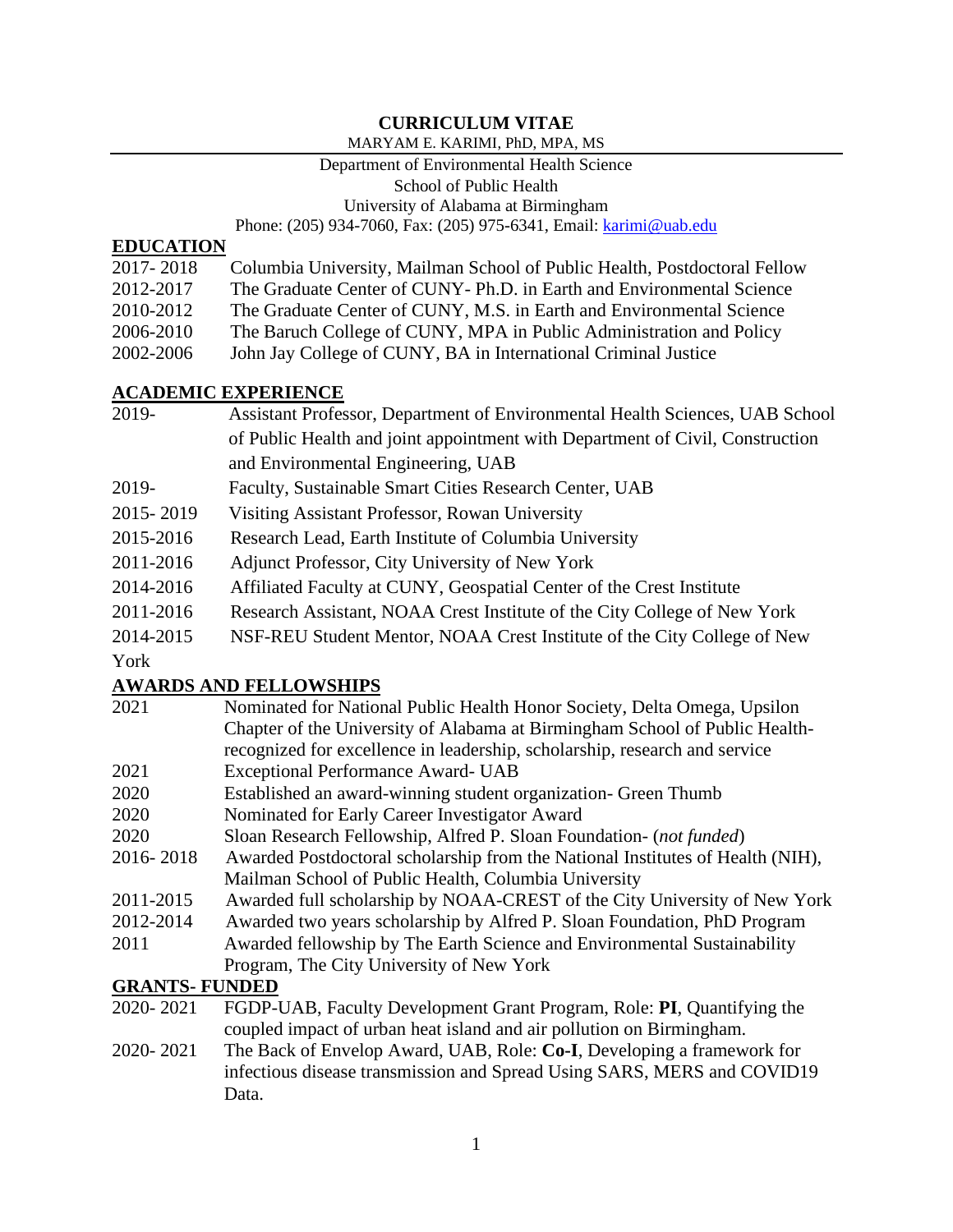| 2019-2021              | UTC-USDOT, Role: Co-I, Resiliency and community Vulnerability study for                                                                                                       |
|------------------------|-------------------------------------------------------------------------------------------------------------------------------------------------------------------------------|
|                        | <b>Emergency Planning Evacuation.</b>                                                                                                                                         |
| 2019-                  | USDA, Role: Co-I, Development of Multi-Scale Non-Invasive in Situ and<br>Remote Sensing Techniques for Proactive Waste Management: Demonstration                              |
|                        | and Training.                                                                                                                                                                 |
| 2015                   | NASA Develop, Applied Sciences Program, Role: PI, Modeling Near Surface<br>Air Temperature Profile of Complex Urban Systems Based on Land Surface                             |
|                        | Properties and Correlating On-Site and Satellite Data to Better Understand Temperature<br>Profiles in Urban Microclimates.                                                    |
| 2013                   | NJDOT, Role: Co-I, Promoting Diversity and Multiculturalism with Emerging<br>Technologies.                                                                                    |
| 2013                   | City University of New York Summer Transportation Institute, NYDOT and,<br>Federal Highway Administration (FHWA), Role: Co-I.                                                 |
| <b>GRANTS- PENDING</b> |                                                                                                                                                                               |
| 2021                   | BIRCWH- Building Interdisciplinary Research Career Women's Health, Role:                                                                                                      |
|                        | <b>Mentor</b>                                                                                                                                                                 |
| 2021                   | NASA- Earth Science Applications: Health and Air Quality, Role: PI, A<br>Multimodal Decision Making Framework for Environmental Exposure and                                  |
|                        | Respiratory Response Assessment through TEMPO and MODIS                                                                                                                       |
| 2021                   | NSF- Partnership for Innovation (PFI), Role: Co-I, An Innovative Framework for<br>High Resolution Quantitative Assessment of Flood Resiliency                                 |
| $2021 -$               | NSF- Smart and Connected Communities, Role: Co-I, SCC-PG: Bridging the<br>Information and Technology Gap to Develop a                                                         |
|                        | Resiliency Framework for Smart Communities of Tomorrow                                                                                                                        |
| $2021 -$               | NSF, Smart and Connected Health, Role: PI, Collaborative Research: SCH: An                                                                                                    |
|                        | AI Guided Multimodal Decision Making Framework for Environmental                                                                                                              |
|                        | Exposure and Respiratory Response Assessment Connecting People, Data, and                                                                                                     |
|                        | Systems.                                                                                                                                                                      |
| $2021 -$               | The Lung Health Center Pilot Program for Lung Research (UAB), Role, PI, An                                                                                                    |
|                        | Innovative Real Time Environmental Exposure Assessment, Connecting                                                                                                            |
|                        | Patients and Health Care Providers                                                                                                                                            |
| $2021 -$               | USDA, Role: Co-I, Application of Satellite and Drone Based Remote Sensing<br>Technologies in Proactive Waste Management: Demonstration and Training                           |
| $2021 -$               | NSF, Major Research Instrumentation (MRI), Role: Senior Personnel,<br>Acquisition of An Immersive Virtual Reality and Visualization System (VRVS)                             |
|                        | To Integrate Data and Simulation Intensive Research And Education: Bringing<br>VR to Deep South Technologies for True Connected Communities of Tomorrow.                      |
| $2021 -$               | NSF-IUSE, Role: Co-I, Engaging in STEM Education with Big Data, GS, AL                                                                                                        |
|                        | and ML Analytics and Technologies - University of Alabama at Birmingham                                                                                                       |
| $2021 -$               | NSF- EPSCOR- L02615659, Role: Co-I, Facilitating Ubiquitous Technology                                                                                                        |
|                        | <b>Utilizing Resilient Eco-friendly Sensors: FUTURE Sensors</b>                                                                                                               |
| $2021 -$               | NSF- SCC-IRG Track 1, Role: Co-I, Creating the Smart Human Rights City:<br>Using Intelligent Information Infrastructure to Facilitate Citizen Engagement and<br>Public Health |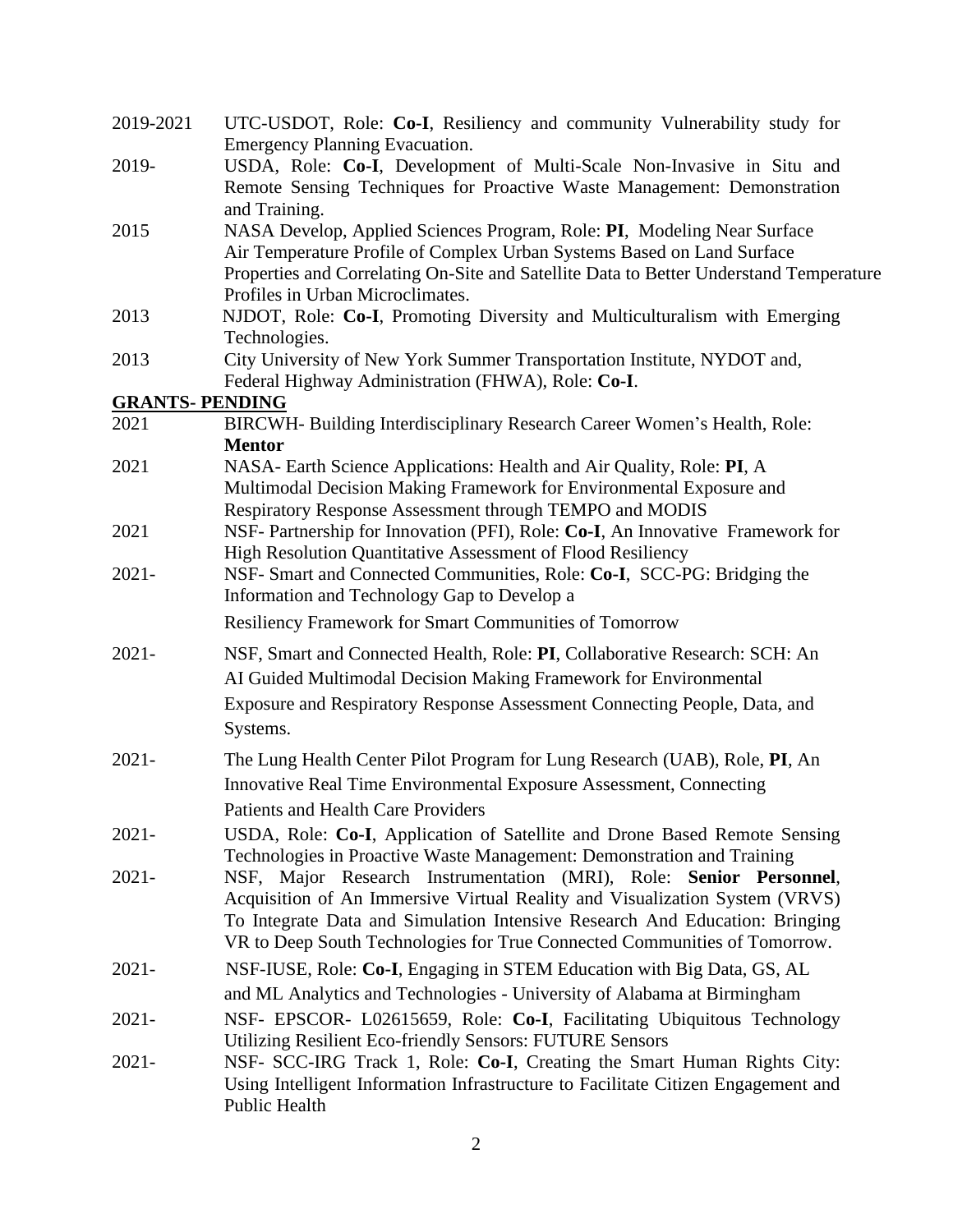- 2021- National Science Foundation (NSF), Role: **Co-I**, CoPe-Coastlines and People Focused CoPe-Deep South Resilient Coast Research and Community Hub.
- 2020- National Science Foundation SCC-CIVIC-PG, Role: **Co-I**, Track B: Resilient Birmingham, Bridging of Information to Develop a Decision-Making Framework for Extreme Storm Events with an Interdisciplinary Perspective on Civic Engagement and Built Environment.

#### **PhD THESIS**

Karimi, Maryam E., "Impact of Urbanization on Temperature Variation in Big Cities: Measuring Health Risk While Targeting Vulnerable Population" (2017). CUNY Academic Works. [https://academicworks.cuny.edu/gc\\_etds/1728](https://academicworks.cuny.edu/gc_etds/1728)

## **PEER REVIEWED JOURNAL PUBLICATIONS**

- 1. Sabrin, S., **Karimi, M.,** Rabbani Fahad, MN., Uddin, A., Nazari, R. The Impact of Stay-At-Home Orders on Air-Quality and COVID-19 Mortality Rate in the United States, Journal of Science and the Total Environment (*submitted for review*)
- 2. Rabbani Fahad, MD., Motamedi, H., Nazari, R., and **Karimi, M**., A Decision-Making Framework Integrating Fluid and Solid Systems to Assess Resilience of Coastal Communities Experiencing Extreme Storm Events, Environment International, Elsevier (*Submitted*).
- 3. Nazari, R., Rabbani Fahad, MD., Karimi, M., and Sabrin, S., Developing Large Scale Outdoor Comfort Assessment Framework by Using High Resolution Gridded Meteorological and Station Based Observations, Sustainable Cities and Society, Elsevier (*submitted*)
- 4. Fifolt, M., Mooney, S., Nabavi, M., **Karimi, M**., Nassel, A., and McCormick, L., Examining the built environment for healthy living via virtual street audits, Journal of Education and Urban Society *(submitted).*
- 5. Rabbani Fahad, MD., Nazari, R., **Karimi, M**., Quantifying the micro and macro scale flood damage and structural resiliency for the coastal communities under extreme storm events (*Submitted for publication*).
- 6. Nazari, R., Vasiliadis, H., Rabbani Fahad. MD., **Karimi, M**., Simon. S., Zhang, T., Sun, Q., and Peters, R., Hydrodynamic Study of Extreme Flooding Events Impact on Wastewater Treatment Plants Considering Total Water Level, Water Resources Management, Springer Journal (*submitted for review*).
- 7. Rabbani Fahad, MD., Sabrin, S., Ho, A., Nazari, R., and **Karimi, M.**, "COVID-19 Vulnerability Assessment Using Fuzzy Analytical Hierarchy Process and Multi Criteria Decision Making Approach at County Level for United States, Journal of Public Health, Elsevier (*under review*).
- 8. Rabbani Fahad, MD., Zech, W., Nazari, R., and **Karimi, M**., Developing A Geospatial Framework for Severe Occupational Injuries Using Moran's I and Getis-Ord Gi\* Statistics: A Case Study Over OSHA Region 4 of United States, International Archives of Occupational and Environmental Health (*under review*).
- 9. Vanderboegh, Z., and **Karimi, M**., Health Effects of Air Pollution in Birmingham, Alabama: A Literature Review, International Journal of Environmental Research and Public Health (*under review*).
- 10. Sabrin, S., Nazari, R., **Karimi, M.,** Rabbani, MD., Understanding Occupational Heat Exposure in OSHA Region 4 and Proposing an Index as a Means of Quantifying Occupational Heat Stress, International Archives of Occupational and Environmental Health, Springers (*accepted for publication*)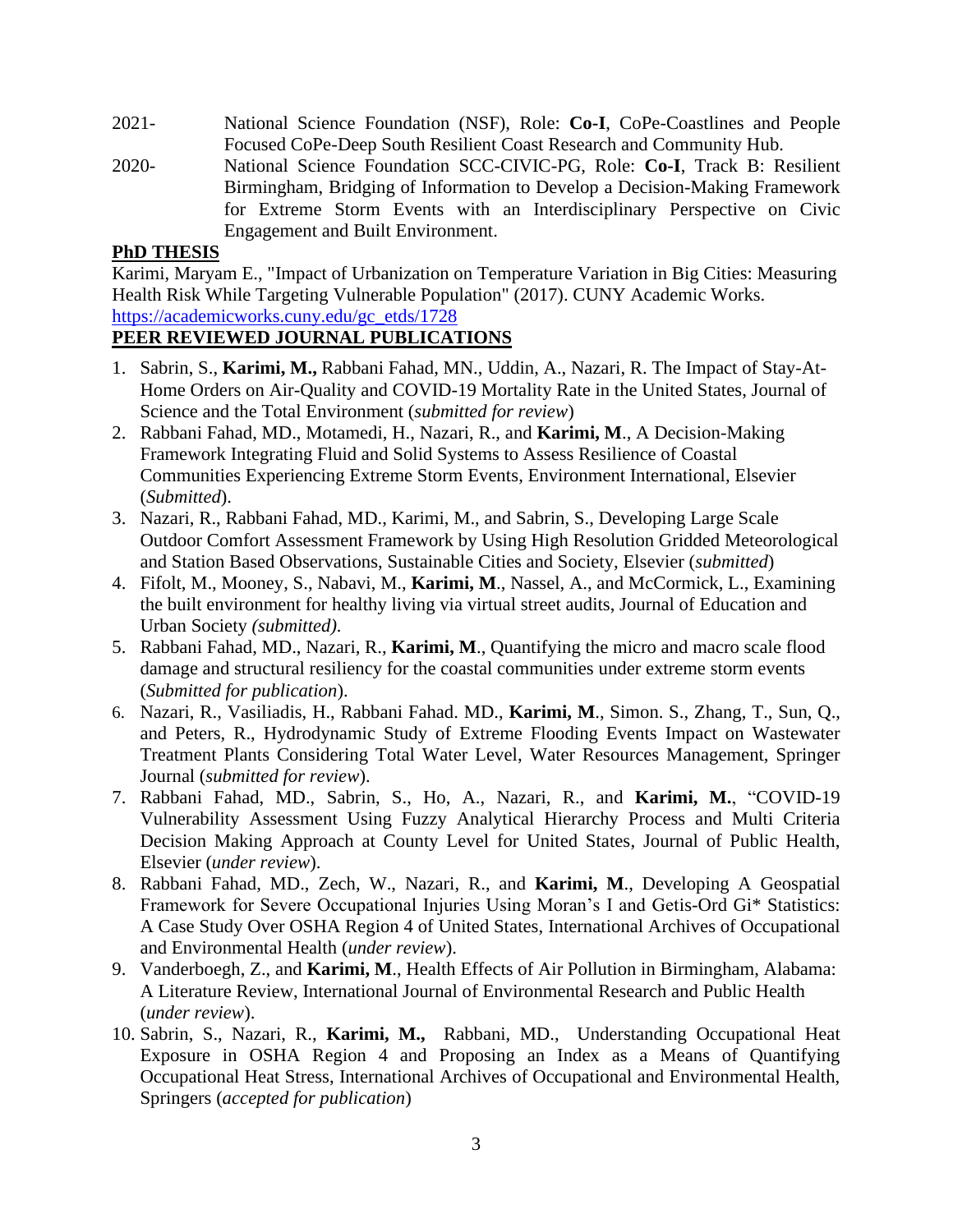- 11. Sabrin, S., Nazari, R., **Karimi, M.,** Rabbani, MD., Everett, J., and Peters, P. (2021) Development of a Conceptual Framework for Risk Assessment of Elevated Internal Temperature in Landfill, Science of the Total Environment, Elsevier, Science Direct, 782 (2021) 14683, doi: 10.1016, Volume 782, ISSN 0048-9697.
- 12. Sabrin, S., **Karimi, M**., Nazari., Pratt, J., and Bryk, J., (2020), Assessing the Effects of Different Urban-Vegetation Morphology on the Canopy-level Thermal Comfort and the Cooling Benefits of Shade Trees: Case-study of Philadelphia, PA, Journal of Sustainable Cities and Society.
- 13. Sabrin, S., Nazari, R., **Karimi**, M, Everett, J., and Peters, R, (2020) Investigating Effects of Landfill Soil Gases on Landfill Elevated Subsurface Temperature, MDPI, Journal of Applied Sciences, 0, 10, 6401; doi:10.3390/app10186401
- 14. Rouzbeh Nazari, Husam Alfergani, Francis Haas, **Maryam Karimi**, MD Golam Fahad, Samain Sabrin, Jess Everett, Nidhal Bouaynaya, Robert Peters, (2020), Application of Satellite Remote Sensing in Monitoring Elevated Internal Temperatures of Landfills, Journal of Applied Sciences.
- 15. Sabrin, S., **Karimi, M.,** Rabbani Fahad, Md G., and Nazari, R, (2020), "Quantifying Environmental and Social Vulnerability: Role of Urban Heat Island and Air-quality, A Case Study for Camden, NJ" Urban Climate, Elsevier.
- 16. Sabrin, S., **Karimi, M**., and Nazari, R., (2020) "Developing Vulnerability Index to Quantify Urban Heat Islands Effect Coupled with Air Pollution: A Case Study of Camden, NJ", ISPRS International Journal of Geo-Information Manuscript. 9, 349, <https://doi.org/10.3390/ijgi9060349>
- 17. Rabbani Fahad, MD., Nazari, R., Motamedi, H, and **Karimi, M**., (2020), "Coupled Hydrodynamic and Geospatial Model for Assessing Resiliency of Coastal Structures under Extreme Storm Scenarios", Journal of Water Resources Management, WARM-D-19-00556R1.
- 18. Rabbani Fahad, MD., Nazari, R., Bhavsar, P., Jalayer, M., and **Karimi, M.,** (2019), "A Decision-Support Framework for Emergency Evacuation Planning During Extreme Storm Events", Journal of Transport and Environment, Elsevier.
- 19. **Karimi, M.,** Nazari, R., and Khanbilvardi, R., (2018) "A Conceptual Framework for Understanding Environmental Risk and Social Vulnerability in Complex Urban Setting", Journal of Urban Climate, Vol. 26, pp. 161-173.
- 20. **Karimi, M.,** Vant-Hull, B., Nazari, R., Mittenzwei, M., & Khanbilvardi, R. (2017). Predicting surface temperature variation in urban settings using real-time weather forecasts. *Urban Climate*, *20*, 192-201. https://doi.org/10.1016/j.uclim.2017.04.008
- 21. **Karimi, M**., and Lessel, J., (2015), "ForecastHYPERLINK "C:\\Users\\karimi\\Desktop\\What"C:\Users\karimi\Desktop\Whatber 25, [https://develop.larc.nasa.gov/2015/fall\\_term/NewJerseyHealthAQ.html](https://develop.larc.nasa.gov/2015/fall_term/NewJerseyHealthAQ.html)
- 22. **Karimi, M.,** Nazari, R. Vant-Hull, B., and Khanbilvardi, R., (2015), "Urban Heat Island Assessment with Temperature Maps Using High Resolution Datasets Measured at Street Level", Journal of Constructed Environment, Vol. 6, Issue 4, pp. 17-28.
- 23. Vant-Hull, B., **Karimi, M**., Sossa, A., Wisanto, J., Nazari, R., and Khanbilvardi, R., (2014) "Fine Structure in Manhattan's Daytime Urban Heat Island: a New Dataset", Journal of Urban and Environmental Engineering, Vol. 8, No. 1, pp. 59-74.

#### **BOOKS AND BOOK CHAPTERS**

1) **Karimi, M**., Nazari, R., and Sabrin, S., Extreme Heat, Public Health Emergencies: Case Studies, Competencies, and Essential Services of Public Health, Springer *(In Press)*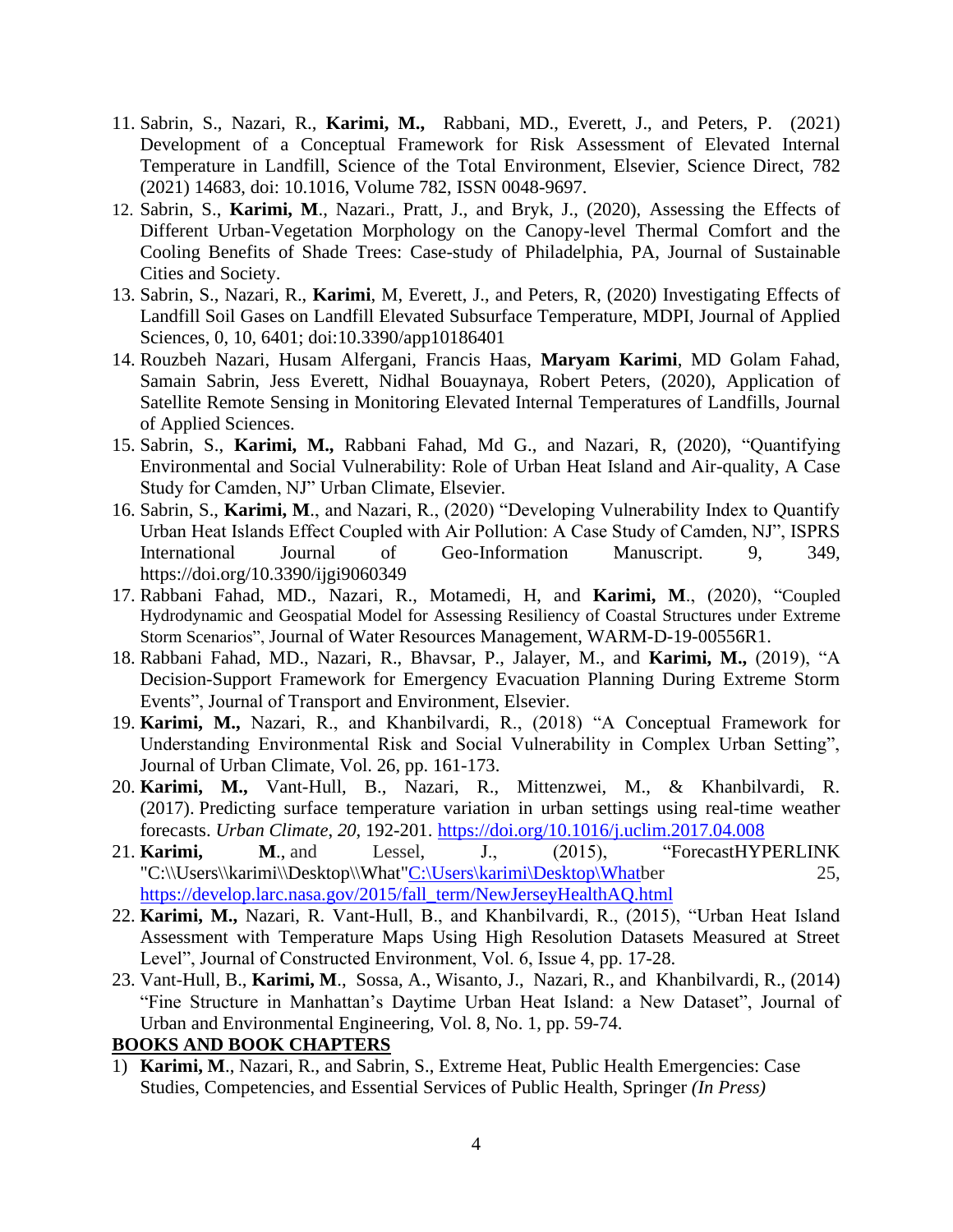2) Nazari, R., **Karimi, M.,** and Mahani, S., (2013). "Environmental Contamination", Encyclopedia of Crisis Management, SAGE Publications, Inc, Vol. 1, n 128, pp. 372-376.

## **PUBLIC OUTREACH**

- WBHM, [WBHM 90.3 | Public Radio for](https://wbhm.org/) the Heart of Alabama, North Birmingham Air Quality, October 2020
- CGTNTV, The Climate Change Extinction Rebellion, September 2020, <https://www.youtube.com/watch?v=1FVVsJZ-c2Y>
- CGTN TV, The Climate Change and Extreme Weather Events in Latin America, July 2020 <https://www.youtube.com/watch?v=ewqPE10PbbI>
- School of Public Health Faculty Research Spotlight, January 2020
- BirminghamWatch**,** how rising temperatures and other aspects of climate change affect (or might affect) health of people living in rural Alabama, November 20, 2019
- Newsweek, Tech and Science, Climate Change is Going to Make Extreme Weather Events Worse: Here's Why, September 20, 2019 [https://www.newsweek.com/climate](https://www.newsweek.com/climate-change-extreme-weather-events-worse-1460125)[change-extreme-weather-events-worse-1460125](https://www.newsweek.com/climate-change-extreme-weather-events-worse-1460125)
- New Jersey Healthy Communities Network, A New Path Forward, May 2019, <http://www.njhcn.org/a-new-path-forward/>
- New Jersey Healthy Communities Network, Leveraging Partnership: Addressing the Quality of Air in Camden. March 2019, [http://www.njhcn.org/leveraging-partnership](http://www.njhcn.org/leveraging-partnership-addressing-the-quality-of-air-in-camden/)[addressing-the-quality-of-air-in-camden/](http://www.njhcn.org/leveraging-partnership-addressing-the-quality-of-air-in-camden/)
- New Jersey Healthy Communities Network, Could Planting a Tree Help Manage Asthma? July 2019,<http://www.njhcn.org/could-planting-a-tree-help-manage-asthma/>
- New Research Shows Temperatures Vary Block by Block. Pix11 News, August 2014, [http://pix11.com/2014/08/27/think-it-was-a-mild-summer-new-research-shows-it-varies](http://pix11.com/2014/08/27/think-it-was-a-mild-summer-new-research-shows-it-varies-block-by-block/)[block-by-block/](http://pix11.com/2014/08/27/think-it-was-a-mild-summer-new-research-shows-it-varies-block-by-block/)

## **PEER REVIEWED CONFERENCE PUBLICATIONS**

- 1) Fifolt, M., McCormick, L., **Karimi, M**., Mooney, S., and Nassel, A., APHA 2021 Annual Meeting and Expo, Examining the built environment for healthy living through virtual street audits, 2021
- 2) Gupta, S., Sack, C., Paulin, A., Gassett, A., Sung, C., Hess, J., Woodruff, P., Dransfield, M., Paine., R., Barjaktarevic, I., Comellas, A., **Karimi, M**., Pirozzi, C., Ortega, V., Labaki, W., Hansel, N., and Kaufman, J., Effects of ambient temperature on COPD symptoms and exacerbations in the SubPopulations and InteRmediate Outcome Measures In COPD Study (SPIROMICS) cohort, European Respiratory Society Conference [\(https://www.ersnet.org/\)](https://www.ersnet.org/), 2021
- 3) Nazari, R., **Karimi, M.,** Assessing the Role of the Built Environment in Resiliency Planning of Vulnerable Coastal Cities, the 3rd International Conference on Sustainable Development of Water and Environment (ICSDWE2020), South Korea, Jan 2020
- 4) Sabrin, S., **Karimi, M**., A Technique to Design Sidewalks with Focus on Mitigating Trapped Canopy-Heat, The Environmental Design Research Association (EDRA) Conference, Tempe, Arizona, and April 2020.
- 5) Sabrin, S., **Karimi, M.,** and Nazari, R., (2020), Application of GIS in Public-health: Quantifying Vulnerability due to urban heat islands effect and air-pollution, GISTAM2020 Conference, Poland, May 2020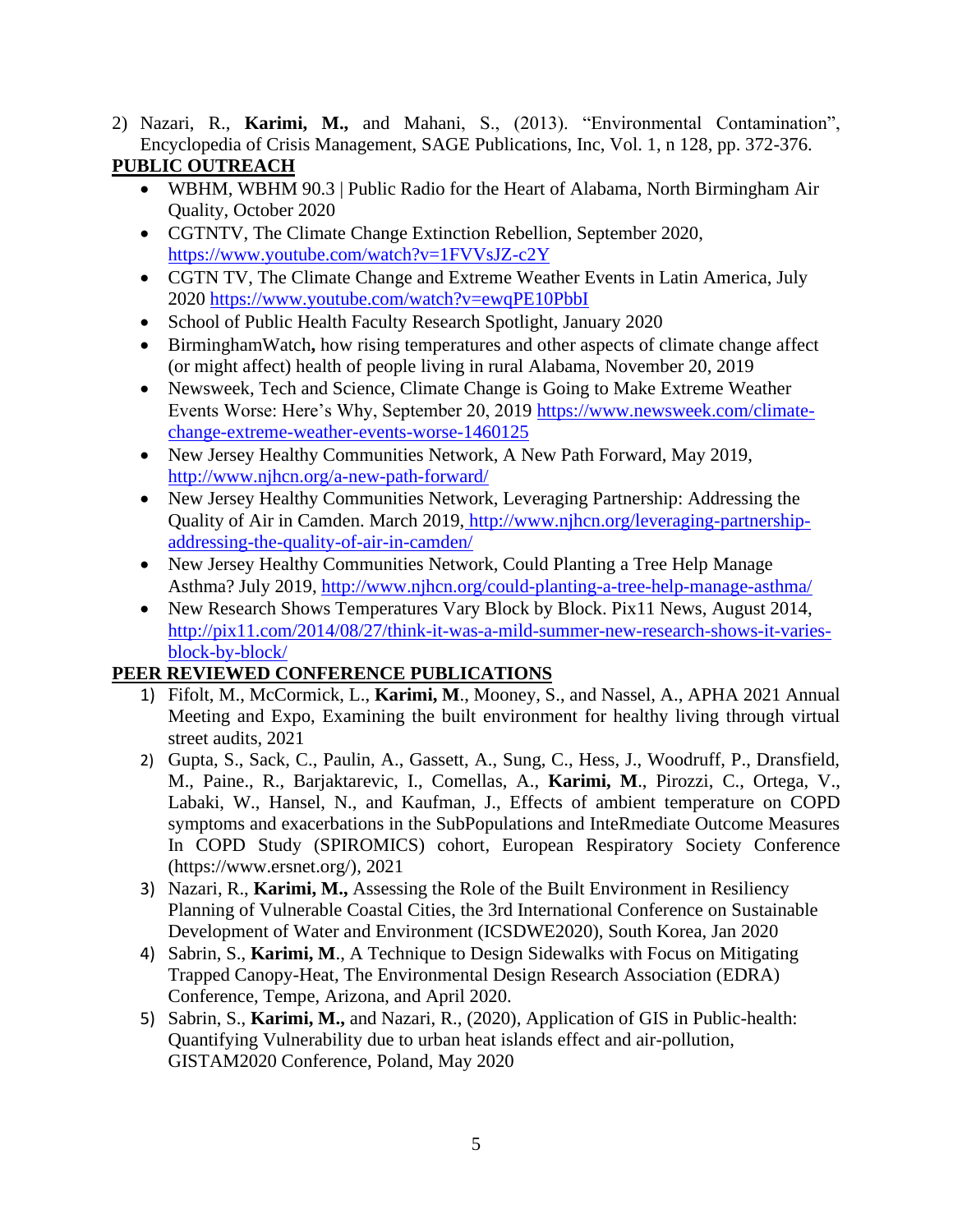- 6) **Karimi, M**., Sabrin., S, A Systematic Approach to Quantifying the Impacts of Built Environment and Surface Properties on Temperature Extremes and Health, 2020 Preparedness Summit, Dallas, TX 2020.
- 7) **Karimi, M**., and Nazari, R., Application of an Innovative Method in Assessing the Role of Vegetation on Cooling Urban Built Environment, World Sustainable Built Environment Conference, Sweden , June 2020
- 8) Sabrin, S., **Karimi, M**., and Nazari, R., Application of GIS in Public-health: Quantifying Vulnerability Due to Urban Heat Islands Effects and Air Pollution, 6<sup>th</sup> International Conference on Geographical Information Systems Theory, Application and Management, GISTAM2020, Czech Republic, May 2020.
- 9) **Karimi, M**., Nazari, R., Sabrin, S., and Pratt, J., Understanding Urban Microclimate Using an Innovative Technology to Measure Temperature Felt by Pedestrians, World Congress Environmental Health 2020 (WCEH 2020), Malaysia, 2020.
- 10) **Karimi, M**., and Nazari, R., Application of an Innovative Technology in Measuring the Impact of Urban Obstacles and Vegetation on Human Health, ICSDWE2020, 3rd International Conference on Sustainable Development of Water and Environment, South Korea, 2020.
- 11) **Karimi, M.,** and Nazari, R., Application of RayMan Model in Quantifying the Impacts of the Built Environment and Surface Properties on Surrounding Temperature, ICCCEH, 22th International Conference on Changing Climate and Environmental Health, Phuket, Thailand, 2020
- 12) Nazari, R., and **Karimi, M**., Assessing the Role of the Built Environment in Resiliency Planning of Vulnerable Coastal Cities, World Sustainable Built Environment Conference, Sweden , June 2020
- 13) **Karimi, M.,** Sabrin, S., Pratt, J., Measuring the Impact of Urban Morphology and Green Infrastructure on Health, JIS Smart Cities, 1<sup>st</sup> Joint International Conference on Design and Construction of Smart City Components, Egypt, December 2019
- 14) Pratt, J., Bryke, J., Sabrin, S., and **Karimi, M.,** Determining the Impacts of Urban Morphology and Air Quality on Human Health in Megacities with the Application of an Innovative Method, ISUHI, International Conference on Urban Health, Xiamen, China, November 2019
- 15) Sabrin, S., Pratt, J., Bryk, J., and **Karimi, M**., A Systematic Approach to Mitigate the Impact of Increased Temperature and Air Pollution in Urban Settings, ICUPPW 2019: International Conference on Urban Planning and Public Works, New York, NY, June 2019.
- 16) **Karimi, M**., Pratt, J., Bryke, J., Sabrin, S., and Ferriola, V., Application of an Innovative Method in Determining the Impacts of urban Morphology and Air Quality on Human Health in Urban Settings, Ninth International Conference on The Constructed Environment, Portugal, May 2019.
- 17) Cangialosi, M., Kalogirato, A., Strauss, M., Sabrin, S., and **Karimi, M.,** Characterizing Temperature Variation Due to Air Quality for Climate Health Impacts in Camden, NJ, Rowan University Student Scholars (RUSSS) STEM Symposium, Rowan University, April 2019.
- 18) Pratt, J., Bryke, J., Sabrin, S., and **Karimi, M**., Application of the RayMan Model in Determining the Effects of Urban Morphology and Vegetation on the Urban Heat Island,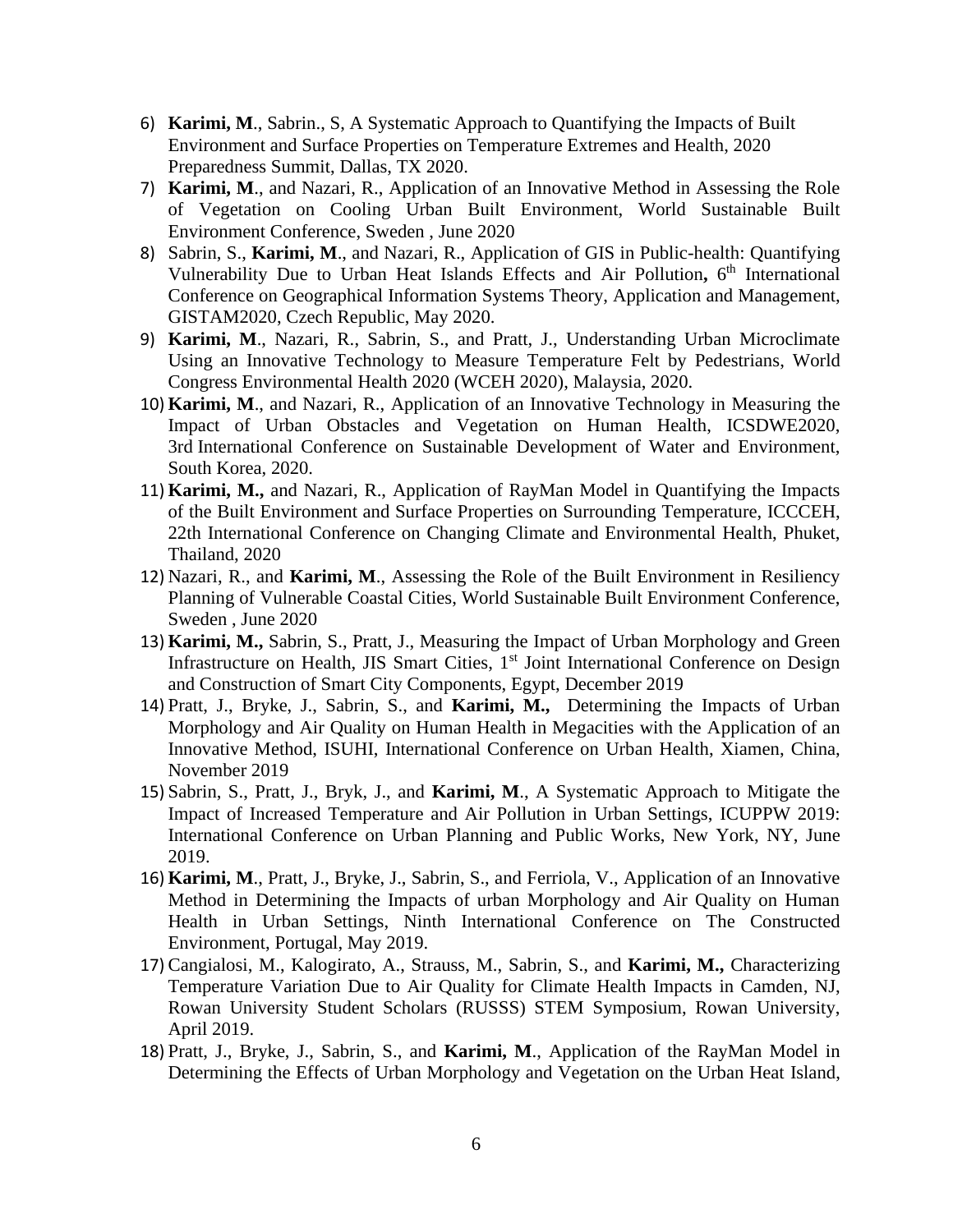Rowan University Student Scholars (RUSSS) STEM Symposium, Rowan University, April 2019

- 19) Briguglio, M., Cangialosi, M., Kalogiratou, A.,and **Karimi, M.,** Developing an Air Quality Impact Index for Camden, New Jersey Based on Physical and Social Indicators, 99th American Meteorological Society Annual Meeting (AMS), Pheonix, AZ, October 2018.
- 20) **Karimi, M.,** Shaman, J., Nazari, R., Quantifying the Impacts of Built Environment and Surface Properties on Temperature Extremes, Environmental Pollution and Health Hazards, Osaka, Japan, October 2018.
- 21) **Karimi, M.,** Shaman, J., Quantifying the Impacts of Built Environment and Surface Properties on Temperature Extremes, 4th International Conference on Pollution Control and Sustainable Environment, Rome, Italy, 2018.
- 22) **Karimi, M.,** Vant-Hull, B., Nazari, R., and Khanbilvardi, R. Surface Temperature Variation Prediction Model Using Real-Time Weather Forecasts, American Meteorological Society (AMS) New Orleans, LA, 2016.
- 23) Vant-Hull, B., **Karimi, M.**, Sossa, A., Waxman, L., Giterez, E., and Khanbilvardi, R. Some Validations Results of a Spatially Fine Scale Air Temperature Statistical Model in New York City, American Meteorological Society (AMS), New Orleans, LA, 2016
- 24) Nazari, R., **Karimi, M.**, Goins, C., Musili, A., Ghandehari, M., and Khanbilvardi, R. A Framework to Conceptualize Environmental and Social Vulnerability to High Temperatures in Urban Landscapes, American Meteorological Society (AMS), New Orleans, LA, 2016
- 25) **Karimi, M**., Vant-Hull, B., Nazari, R., and Khanbilvardi, R. Impact of Environmental Factors in Variation of Temperature in Respect to Urban Heat Island, Manhattan, New York, American Meteorological Society (AMS), Phoenix, AZ, 2015.
- 26) **Karimi, M.,** Vant-Hull, B., Nazari, R., Khanbilvardi, R. Land Surface and Climate Change Impacts on Temperature Variation in New York City. 9th International Conference on Urban Climate, France, 2015.
- 27) Nazari, R., Ghandehari, M., **Karimi, M.,** Vant-Hull, B., and Khanbilvardi, R. New York City Thermal Cycle Assessment and Neighborhood Temperature Variations Due to the Urban Heat Island, American Meteorological Society (AMS), Phoenix, AZ, 2015.
- 28) Vant-Hull, B., **Karimi, M**., Sossa, A., Nazari, R., and Khanbilvardi, R., A Simple Statistical Model for Predicting Fine Scale Spatial Temperature Variability in Urban Settings, ICUC, 9th International Conference on Urban Climate, At Toulouse, France, 2015
- 29) **Karimi, M**., Vant-Hull, B., Nazari, R., and Khanbilvardi, R. Investigating Uneven Heating of Neighborhoods Due to Urban Heat Island for Climate Health Impacts in New York City, American Meteorological Society (AMS), Atlanta, GA, 2014.
- 30) Sossa, A., **Karimi, M.,** Khanbilvardi, R., and Vant-Hull, B. Establishing a Correlation Between the Urban Heat Island Effect in New York City and The Land Cover, American Meteorological Society, GA 2014.
- 31) Arend, M., Gutiérrez, E., Moshary, F., Bornstein, R., Khanbilvardi, R., **Karimi, M.**, Vant Hull, B., and Gonzalez, J. Monitoring and Modeling Urban Climates to Better Understand Climate Risks, AAG Annual Meeting, Los Angeles, California, 2013.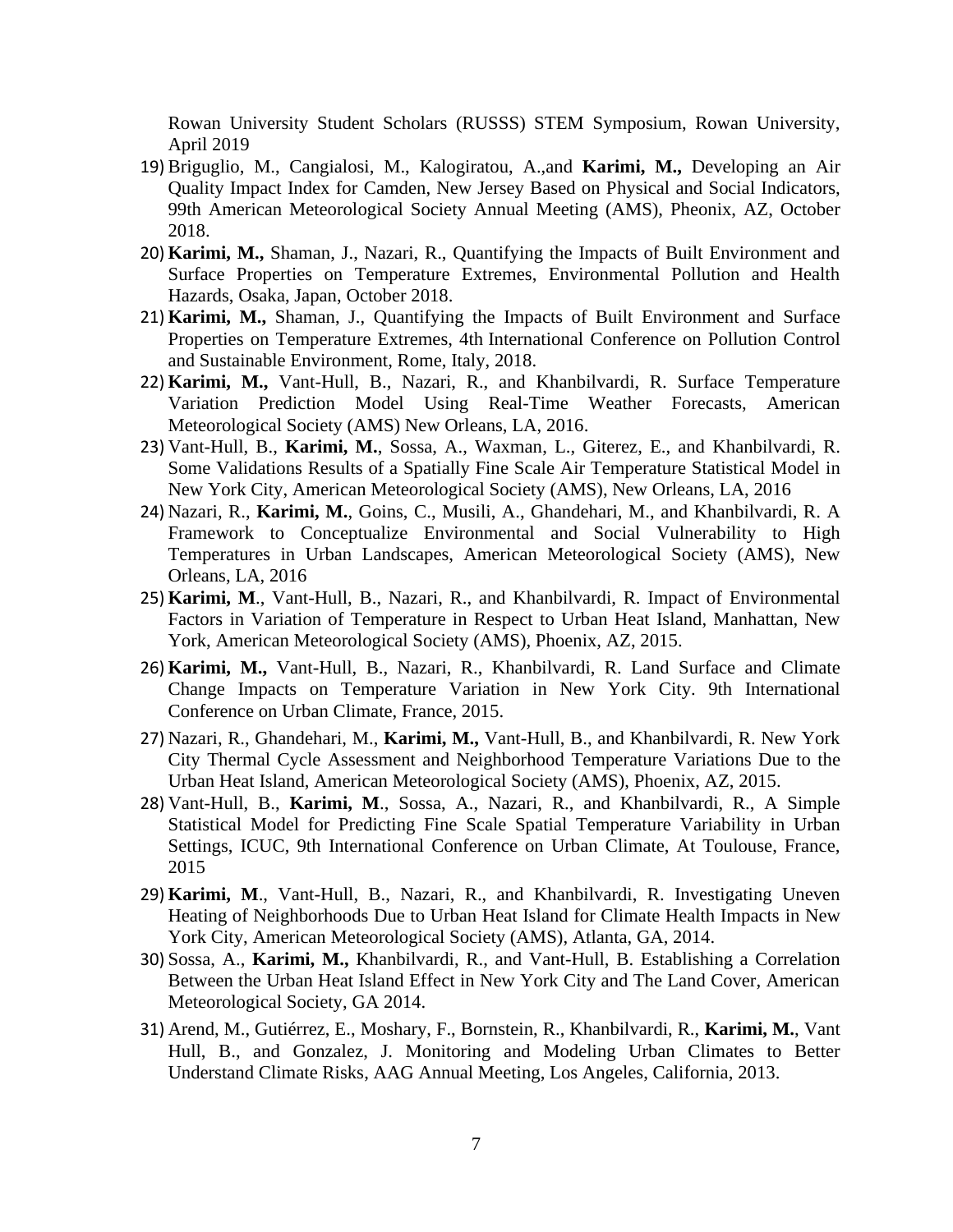- 32) **Karimi, M.,** Vant-Hull, B., Khanbilvardi, R., and Nazari, R. Characterizing Temperature Variations Due to the Urban Heat Island for Climate Health Impacts in New York City, American Meteorological Society (AMS), Austin, TX. 2013.
- 33) **Karimi, M**., Vant-Hull, B., Nazari, R., and Khanbilvardi, R. Thermal Neighborhood Observations and Effects on Human Health Neighborhood Variations in Urban Northeast Urban Heat Island, IEEE International Geoscience & Remote Sensing Symposium, Germany, 2012.
- 34) **Karimi, M.,** Vant-Hull, B., Nazari, R., and Khanbilvardi, R. Characterizing Environmental Factor for Climate Health Impacts and Asthma, The Sixth Education and Science Forum, NOAA Educational Partnership Program, Florida A&M University, 2012.
- 35) Nazari, R., Ghandehari, M**., Karimi, M**., Vant-Hull, B., and Khanbilvardi, R. New York City Thermal Cycle Assessment and Neighborhood Temperature Variations Due to the Urban Heat Island, American Meteorological Society (AMS), GA, 2014.
- 36) Vant-Hull, B., **Karimi, M.,** and Khanbilvardi, R. Fine Scale Mapping of the Manhattan Heat Island for Health Impacts, American Meteorological Society, GA, 2014.

#### **INVITED PRESENTATIONS**

2019 NASA TEMPO Health Conference, New Application in the Use of Satellite Data Monitoring for Population Health, University of Alabama in Huntsville

#### **Invited Talk- Keynote Speaker**

- 2021 CUNY Conference on Climate Change Education 2021- UAB PHSA Coffee Hour- panelist speaker on Environmental Racism 2021- UAB MPA Alumni Luncheon- panelist speaker on equity and justice in public health 2021 International Conference on Environmental Science & Green Energy, September 13 – 15, 2021 at Paris, France 2021 International Conference on Recycling and Waste Management, Recycling 2021, April 19th-20th, 2021 at Warsaw, Poland. 2020 EnviroDay Research Forum and Symposium (2020), the University of Virginia (UVA) 2019 Environmental Chemical Design Engineering Conference- Key note speaker **Invited Partnership** 2020 Lancet Countdown on Health and Climate Change Brief for the United States of America, Tracking the Connections between Public Health and Climate Change, 2020 Report **PUBLICATION REVIEWER**  2020- Editorial Board of Urban Science, MDPI 2020- 2020 Lancent Countdown U.S. Policy Brief –Editor 2020- Editorial Board- International Journal of Environmental Monitoring and Analysis 2020- Open Health- Editorial Board 2020- NSF Review Panel- CIVIC COI 2020- NSF Review Panel- AI Institutes Theme 3: AI-Driven Innovation in Agriculture and the Food System
- 2020- NSF Review Panel- Infrastructure Resilience Including Water/Energy for the Smart & Connected Communities program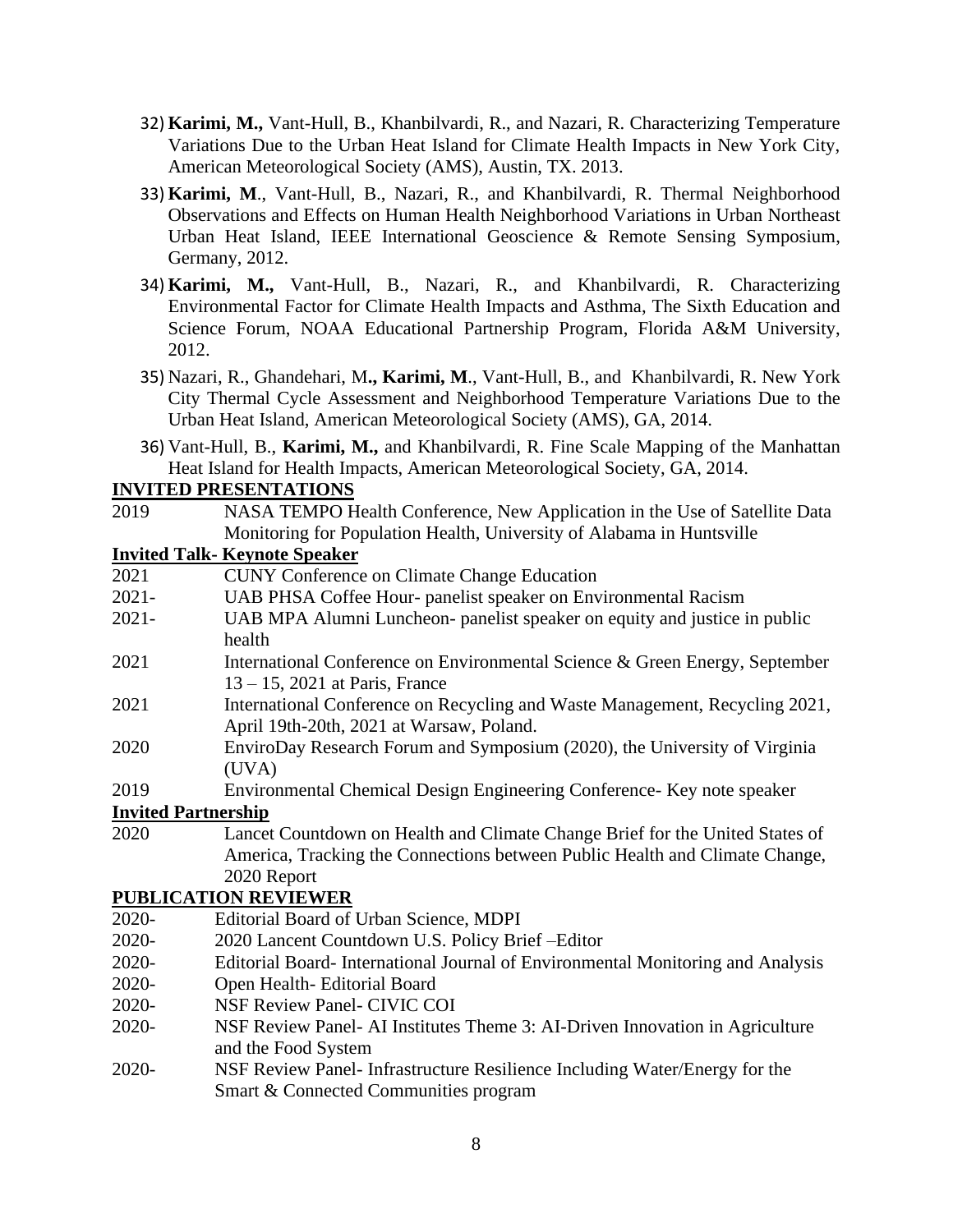- 2020- UAB Center for Clinical and Translational Science CCTS Interdisciplinary Network Pilate Program Reviewer
- 2020- De Gruyter, Open Health Peer Reviewed Open Access Journal- Reviewer
- 2019- NSF Review Panel (GRFP)
- 2017- Urban Climate, Elsevier- Review
- 2016- PLOS ONE, A peer-reviewed, open access journal- Review

#### **INTERNATIONAL WORKSHOP**

2019 NSF 2nd Sustainable Smart Cities, "Sustainable Smart Cities in Arid Regions", International Workshop- Cairo, Egypt

### **TEACHING EXPERIENCE**

- 2019- Assistant Professor- University of Alabama at Birmingham Fundamentals of Environmental Health Sciences
- 2015- 2019 Visiting Assistant Professor- Rowan University Hydrometeorology and Advanced Hydrometeorology- Engineering Course Sustainable Buildings- Engineering Course Junior/Senior Engineering Clinic Sustainable Technology for Built Environment- Engineering Course Climatology
	- Geology- Geomorphology

World Regional Geography

- Solid Waste Management
- 2011-2016 Adjunct Professor- CUNY Environmental Science Atmospheric Science Earth Science

## Geographic Information System (GIS)

### **PROFESSIONAL EXPERIENCE**

- 2020- Green Thumb Student Organization- Advisor
- 2019- UAB Tree Campus USA Advisory Committee
- 2019- UAB EHS Curriculum Committee member
- 2018- Cooper's Ferry and NY Tree Foundation Committee- Lead Adviser
- 2018- Partner with Camden Collaborative Initiative at Cooper's Ferry
- 2018- 2019 Rowan's Sustainability Masterplan Committee
- 2018- 2019 Co-Adviser of USGBS Student Club
- 2015-2016 Faculty and leading Member of Geospatial Center of the Crest Institute
- 2013-2015 Student Mentoring at NOAA CREST and SHIPP Program
- 2011-2015 Research Assistant at CCRUN Consortium for Climate Risk in the Urban Northeast
- 2010-2016 Research Assistant at NOAA-CREST Institute of City College of New York
- 2009-2010 Research Assistant at ActKnowledge- Center for Human Environments
- 2008-2009 New York City Council- Member Services Division Intern

### **STUDENT POSTER/ PRESENTATION**

2021- UAB-SOPH Public Health Virtual Research Poster session, Quantifying the Coupled Impact of the Urban Heat Island Effect and Air Pollution in the 35th Avenue Superfund Site, Albert, R., **Karimi, M**., Sabrin, S- *Won 3rd place Bachelor's student*